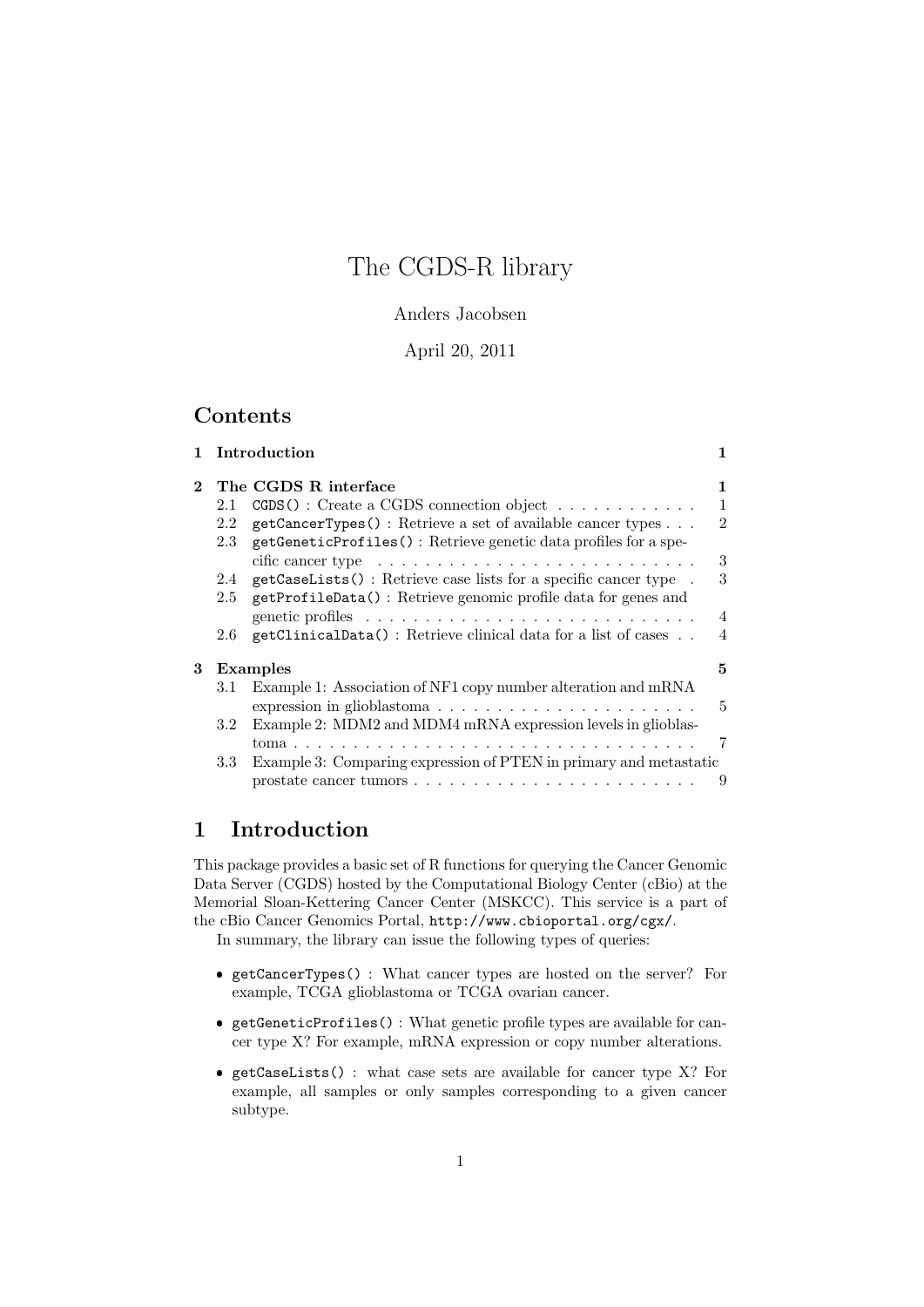- getProfileData(): Retrieve slices of genomic data. For example, a client can retrieve all mutation data for PTEN and EGFR in TCGA glioblastoma.
- getClinicalData(): Retrieve clinical data (e.g. patient survival time and age) for a given cancer type and list of cases.

Each of these functions will be briefly described in the following sections. The last part of this document includes some concrete examples of how to access and plot the data.

The purpose of this document is to give the reader a quick overview of the cgdsr package. Please refer to the corresponding R manual pages for a more detailed explanation of arguments and output for each function.

## 2 The CGDS R interface

#### 2.1 CGDS() : Create a CGDS connection object

Initially, we will establish a connection to the public CGDS server hosted by Memorial Sloan-Kettering Cancer Center. The function for creating a CGDS connection object requires the URL of the CGDS server service, in this case http://cbio.mskcc.org/cgds-public/, as an argument.

```
> library(cgdsr)
```

```
> mycgds = CGDS("http://cbio.mskcc.org/cgds-public/")
```
The variable mycgds is now a CGDS connection object pointing at the URL for the public CGDS server. This connection object must be included as an argument to all subsequent interface calls. Optionally, we can now perform a set of simple tests of the data returned from the CGDS connection object using the test function:

```
> test(mycgds)
```

```
getCancerTypes... OK
getCaseLists (1/2) ... OK
getCaseLists (2/2) ... OK
getGeneticProfiles (1/2) ... OK
getGeneticProfiles (2/2) ... OK
getClinicalData (1/4) ... OK
getClinicalData (2/4) ... OK
getClinicalData (3/4) ... OK
getClinicalData (4/4) ... OK
getProfileData (1/7) ... OK
getProfileData (2/7) ... OK
getProfileData (3/7) ... OK
getProfileData (4/7) ... OK
getProfileData (5/7) ... OK
getProfileData (6/7) ... OK
getProfileData (7/7) ... OK
```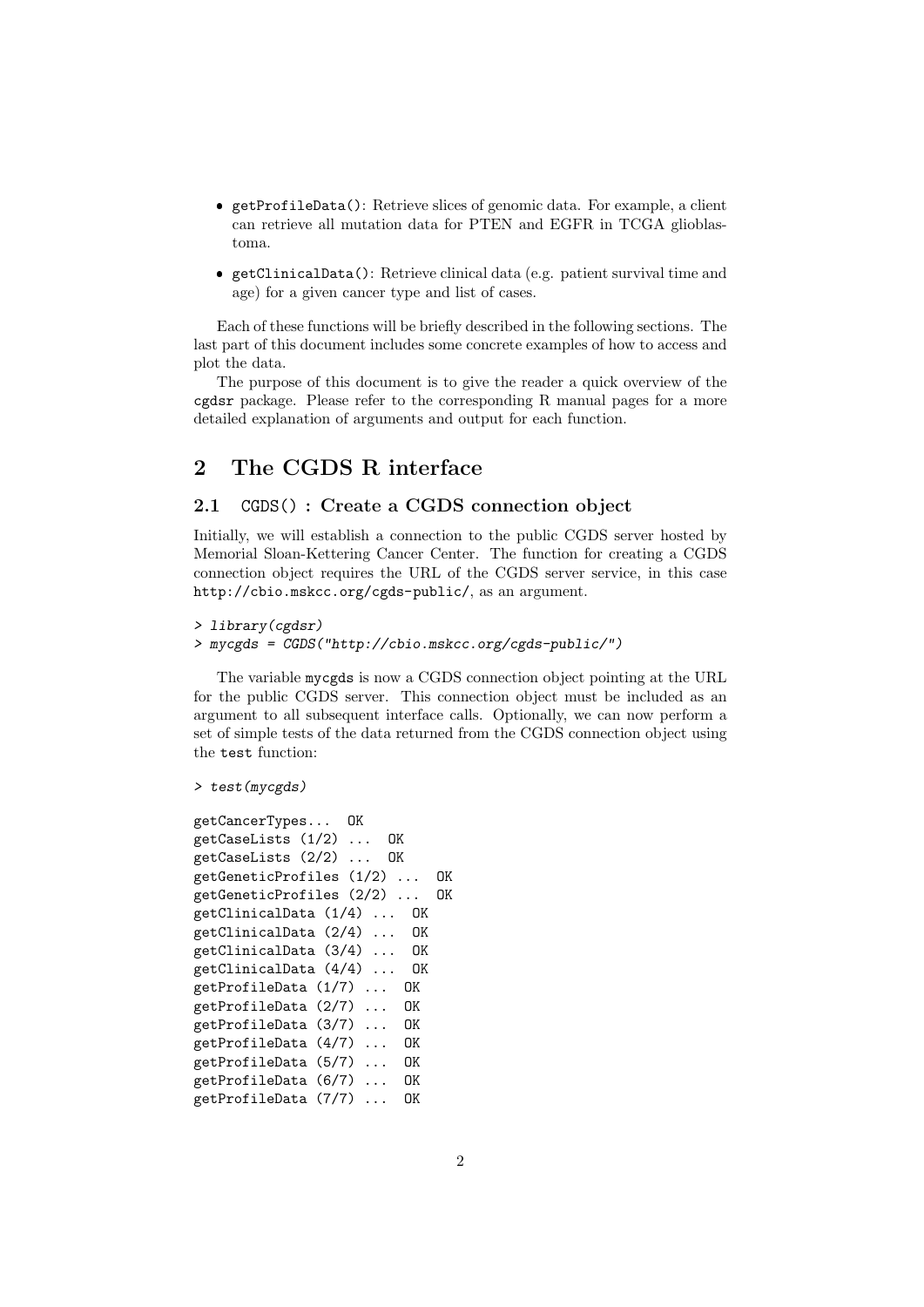#### 2.2 getCancerTypes() : Retrieve a set of available cancer types

Having created a CGDS connection object, we can now retrieve a data frame with available cancer types using the getCancerTypes function:

> getCancerTypes(mycgds)[, c(1, 2)]

|   | cancer_type_id |  | name                             |
|---|----------------|--|----------------------------------|
|   | pca            |  | Prostate Cancer (MSKCC)          |
| 2 | gbm            |  | Glioblastoma (TCGA)              |
| 3 |                |  | ova Serous Ovarian Cancer (TCGA) |
| 4 | Sarc           |  | Sarcoma (MSKCC/Broad)            |

Here we are only showing the first two columns, the cancer type ID and short name, of the result data frame. There is also a third column, a longer description of the cancer type. The cancer type ID must be used in subsequent interface calls to retrieve case lists and genetic data profiles (see below).

#### 2.3 getGeneticProfiles() : Retrieve genetic data profiles for a specific cancer type

This function queries the CGDS API and returns the available genetic profiles, e.g. mutation or copy number profiles, stored about a specific cancer type. Below we list the current genetic profiles for the TCGA glioblastoma cancer type:

> getGeneticProfiles(mycgds, "gbm")[, c(1:2)]

|    | genetic_profile_id | genetic_profile_name                                                |
|----|--------------------|---------------------------------------------------------------------|
| 1  | gbm_mutations      | Mutations                                                           |
|    |                    | 2 gbm_cna_consensus Putative copy-number alterations (GBM Pathways) |
| 3  | gbm_cna_rae        | Putative copy-number alterations (RAE)                              |
| 4  | gbm_mrna           | mRNA Expression                                                     |
| -5 | gbm_mrna_zscores   | mRNA Expression z-Scores                                            |

Here we are only listing the first two columns, genetic profile ID and short name, of the resulting data frame. Please refer to the R manual pages for a more extended specification of the arguments and output.

#### 2.4 getCaseLists() : Retrieve case lists for a specific cancer type

This function queries the CGDS API and returns available case lists for a specific cancer type. For example, within a particular study, only some cases may have sequence data, and another subset of cases may have been sequenced and treated with a specific therapeutic protocol. Multiple case lists may be associated with each cancer type, and this method enables you to retrieve meta-data regarding all of these case lists. Below we list the current case lists for the TCGA glioblastoma cancer type:

```
> getCaseLists(mycgds, "gbm")[, c(1:2)]
```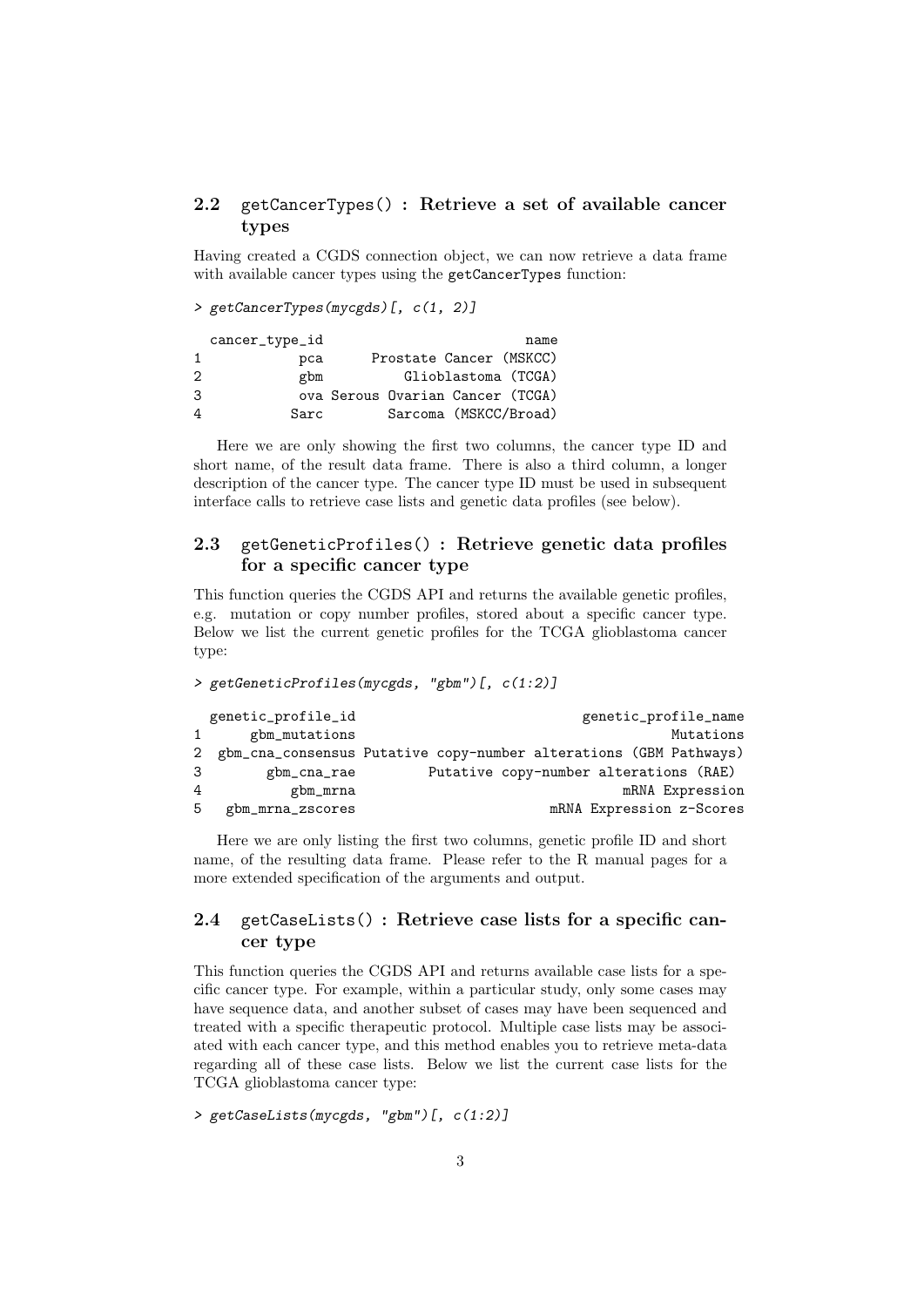|                | case_list_id             | case_list_name                                         |
|----------------|--------------------------|--------------------------------------------------------|
| $\overline{1}$ |                          | gbm_3way_complete All Complete Tumors (seq, mRNA, CNA) |
| $\overline{2}$ | gbm_all                  | All Tumors                                             |
| 3              | gbm_expr_classical       | Expression Cluster Classical                           |
| 4              | gbm_expr_mesenchymal     | Expression Cluster Mesenchymal                         |
| -5             | gbm_expr_neural          | Expression Cluster Neural                              |
| 6              | gbm_expr_proneural       | Expression Cluster Proneural                           |
|                | gbm_seq_paper            | Sequenced Tumors, GBM Manuscript                       |
| 8              | gbm_sequenced_nohyper    | Sequenced, No Hypermutators                            |
| 9              | gbm_sequenced_nottreated | Sequenced, Not Treated                                 |
| 10             | gbm_sequenced_treated    | Sequenced, Treated                                     |

Here we are only listing the first two columns, case list ID and short name, of the resulting data frame. Please refer to the R manual pages for a more extended specification of the arguments and output.

#### 2.5 getProfileData() : Retrieve genomic profile data for genes and genetic profiles

The function queries the CGDS API and returns data based on gene(s), genetic profile(s), and a case list. The function only allows specifying a list of genes and a single genetic profile, or oppositely a single gene and a list of genetic profiles. Importantly, the format of the output data frame depends on if a single or a list of genes was specified in the arguments. Below we are retrieving mRNA expression and copy number alteration genetic profiles for the NF1 gene in all samples of the TCGA glioblastoma cancer type:

> getProfileData(mycgds, "NF1", c("gbm\_cna\_rae", "gbm\_mrna"), "gbm\_all")[c(1:5),  $\overline{J}$ 

|              | gbm_cna_rae | gbm_mrna         |
|--------------|-------------|------------------|
| TCGA.02.0001 |             | $0 -0.296691953$ |
| TCGA.02.0003 |             | $0 -0.001066810$ |
| TCGA.02.0004 |             | NaN -0.236265119 |
| TCGA.02.0006 |             | $0 -0.169150677$ |
| TCGA.02.0007 |             | $0 -0.009593496$ |

We are here only showing the first five rows of the data frame. In the next example, we are retrieving mRNA expression data for the MDM2 and MDM4 genes:

```
> getProfileData(mycgds, c("MDM2", "MDM4"), "gbm_mrna", "gbm_all")[c(1:5),
      \overline{J}
```
MDM2 MDM4 TCGA.02.0001 -0.4232196 -0.48967339 TCGA.02.0003 -0.3428422 -0.10227876 TCGA.02.0004 -0.7600202 -0.47430488 TCGA.02.0006 2.3102925 0.02569512 TCGA.02.0007 -0.5988326 2.78569512

We are again only showing the first five rows of the data frame.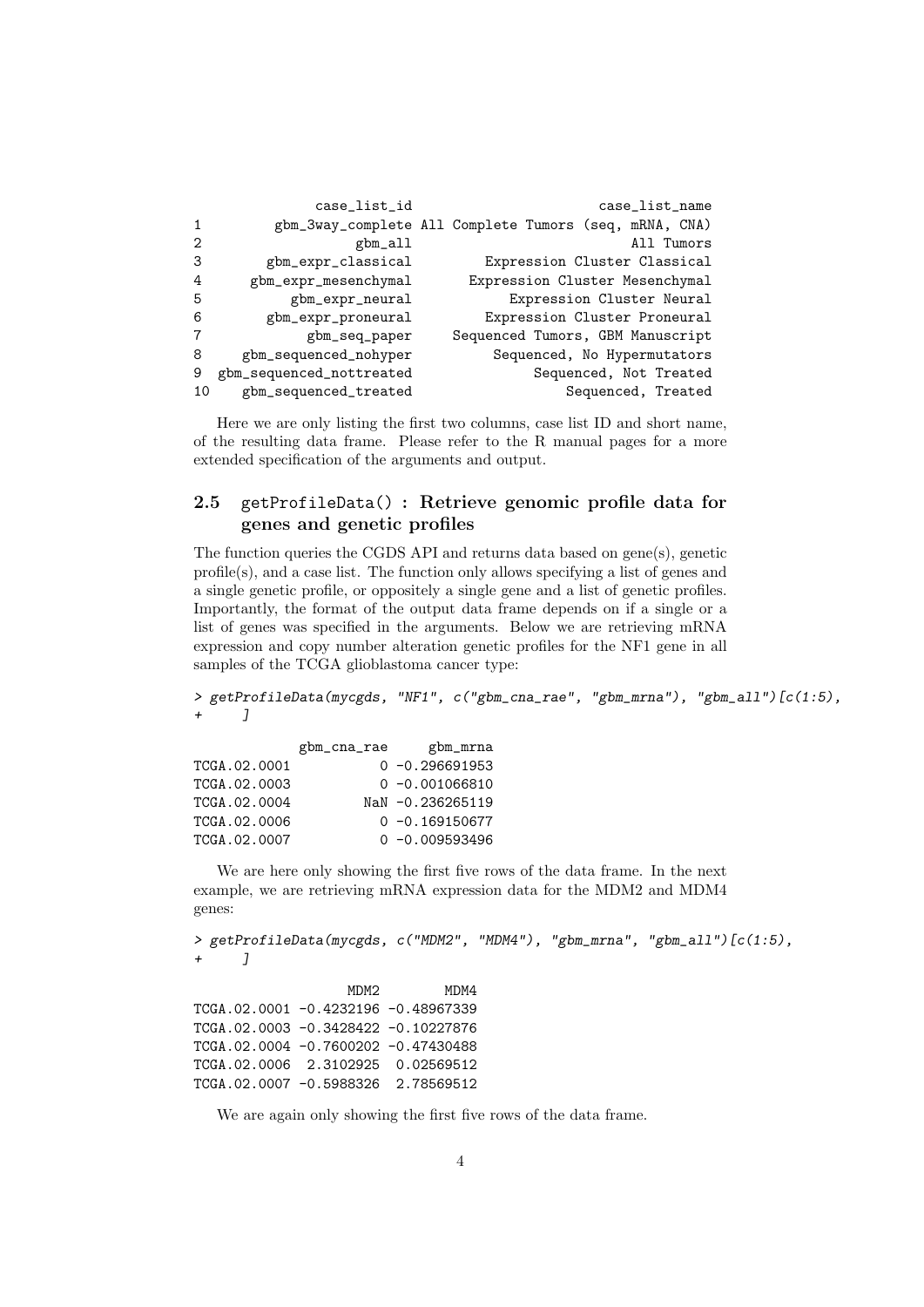#### 2.6 getClinicalData() : Retrieve clinical data for a list of cases

The function queries the CGDS API and returns available clinical data (e.g. patient survival time and age) for a given case list. Results are returned in a data frame with a row for each case and a column for each clinical attribute. The available clinical attributes are:

- overall\_survival\_months: Overall survival, in months.
- overall\_survival\_status: Overall survival status, usually indicated as "LIVING" or "DECEASED".
- disease\_free\_survival\_months: Disease free survival, in months.
- disease\_free\_survival\_status: Disease free survival status, usually indicated as "DiseaseFree" or "Recurred/Progressed".
- age\_at\_diagnosis: Age at diagnosis.

> getClinicalData(mycgds, "ova\_all")[c(1:5), ]

Below we retrieve clinical data for the TCGA ovarian cancer dataset (only first five cases/rows are shown):

```
overall_survival_months overall_survival_status
TCGA.04.1331 43.80 DECEASED
TCGA.04.1332 40.89 DECEASED
TCGA.04.1336 49.02 LIVING
TCGA.04.1337 2.03 DECEASED
TCGA.04.1338 46.49 LIVING
        disease_free_survival_months disease_free_survival_status
TCGA.04.1331 15.05 Recurred/Progressed<br>TCGA.04.1332 12.95 Recurred/Progressed
                                Recurred/Progressed
TCGA.04.1336 49.02 DiseaseFree
TCGA.04.1337 NA Recurred/Progressed
TCGA.04.1338 12.46 Recurred/Progressed
        age_at_diagnosis
TCGA.04.1331 79.04
TCGA.04.1332 70.64
TCGA.04.1336 55.53
TCGA.04.1337 78.42
TCGA.04.1338 78.87
```
## 3 Examples

## 3.1 Example 1: Association of NF1 copy number alteration and mRNA expression in glioblastoma

As a simple example, we will generate a plot of the association between copy number alteration (CNA) status and mRNA expression change for the NF1 tumor suprpressor gene in glioblastoma. This plot is very similar to Figure 2b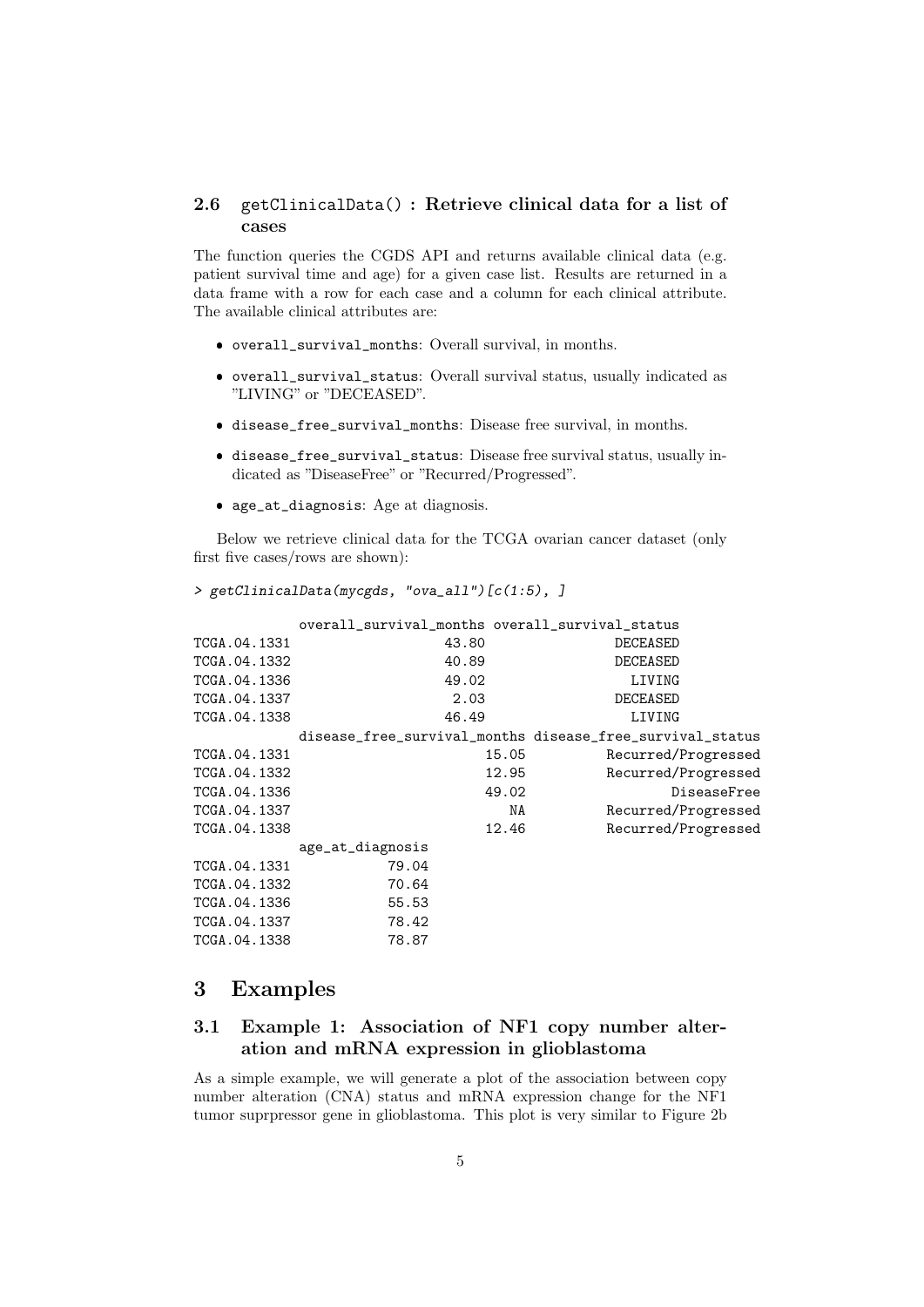in the TCGA research network paper on glioblastoma (McLendon et al. 2008). The mRNA expression of NF1 has been median adjusted on the gene level (by globally subtracting the median expression level of NF1 across all samples).

```
> df = getProfileData(mycgds, "NF1", c("gbm_cna_rae", "gbm_mrna"),
+ "gbm_all")
> head(df)
            gbm_cna_rae gbm_mrna
TCGA.02.0001 0 -0.296691953
TCGA.02.0003 0 -0.001066810
TCGA.02.0004 NaN -0.236265119
TCGA.02.0006 0 -0.169150677
TCGA.02.0007 0 -0.009593496
TCGA.02.0009 0 0.537073170
> boxplot(df[, 2] \tilde{ } df[, 1], main = "NF1 : CNA status vs mRNA expression",
+ xlab = "CNA status", ylab = "mRNA expression", outpch = NA)
> stripchart(df[, 2] \tilde{ } df[, 1], vertical = T, add = T, method = "jitter",
     pch = 1, col = "red")
```
#### **NF1 : CNA status vs mRNA expression**



Alternatively, the generic cgdsr plot() function can be used to generate a similar plot:

> plot(mycgds, "gbm", "NF1", c("gbm\_cna\_rae", "gbm\_mrna"), "gbm\_all", + skin = "disc\_cont")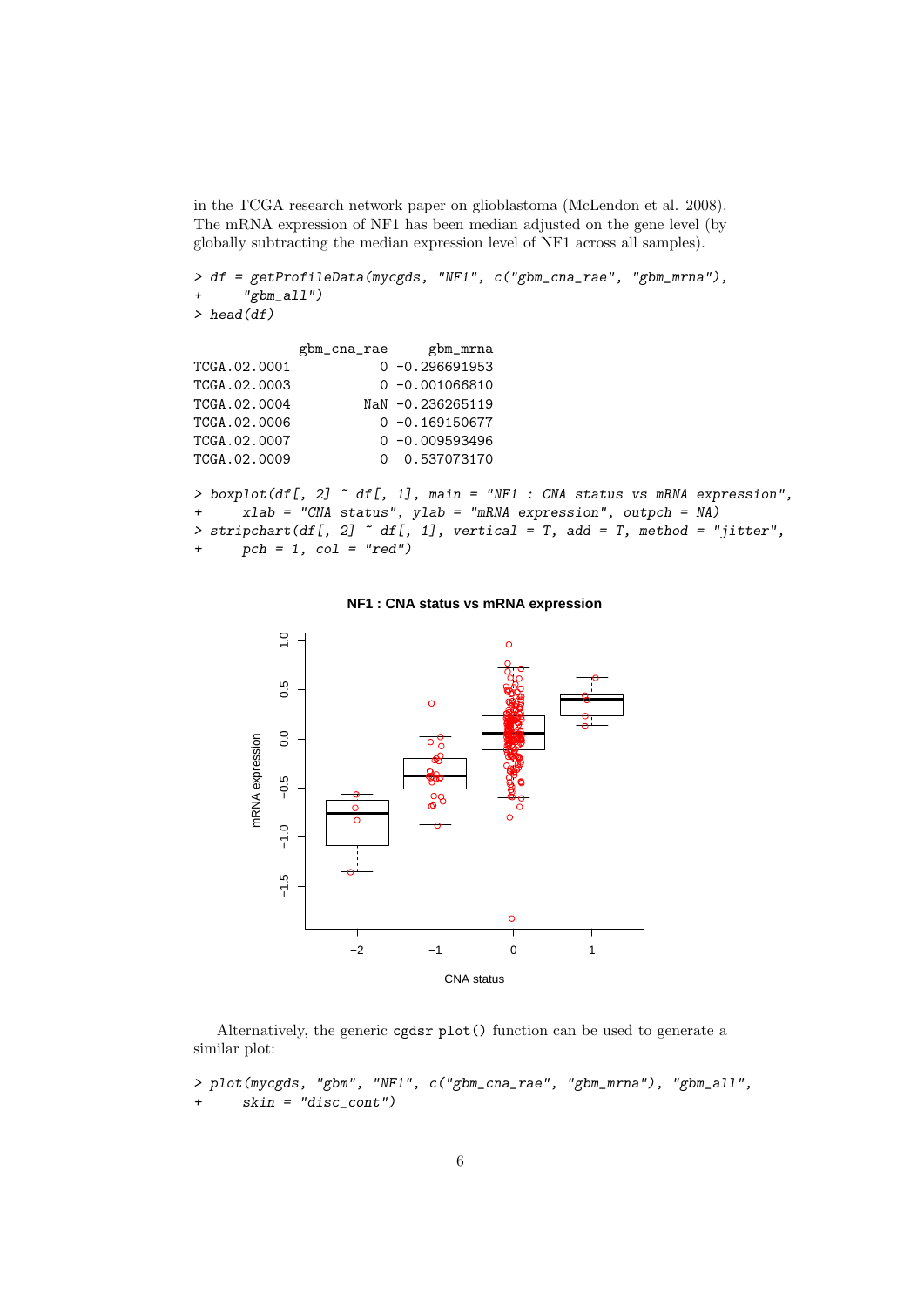[1] TRUE



NF1, Putative copy−number alterations (RAE)

### 3.2 Example 2: MDM2 and MDM4 mRNA expression levels in glioblastoma

In this example, we evaluate the relationship of MDM2 and MDM4 expression levels in glioblastoma. mRNA expression levels of MDM2 and MDM4 have been median adjusted on the gene level (by globally subtracting the median expression level of the individual gene across all samples).

> df = getProfileData(mycgds, c("MDM2", "MDM4"), "gbm\_mrna", "gbm\_all")  $>$  head(df)

MDM2 MDM4 TCGA.02.0001 -0.4232196 -0.48967339 TCGA.02.0003 -0.3428422 -0.10227876 TCGA.02.0004 -0.7600202 -0.47430488 TCGA.02.0006 2.3102925 0.02569512 TCGA.02.0007 -0.5988326 2.78569512 TCGA.02.0009 -0.4095651 0.02249049

> plot(df, main = "MDM2 and MDM4 mRNA expression", xlab = "MDM2 mRNA expression",  $ylab = "MDM4 mRNA expression")$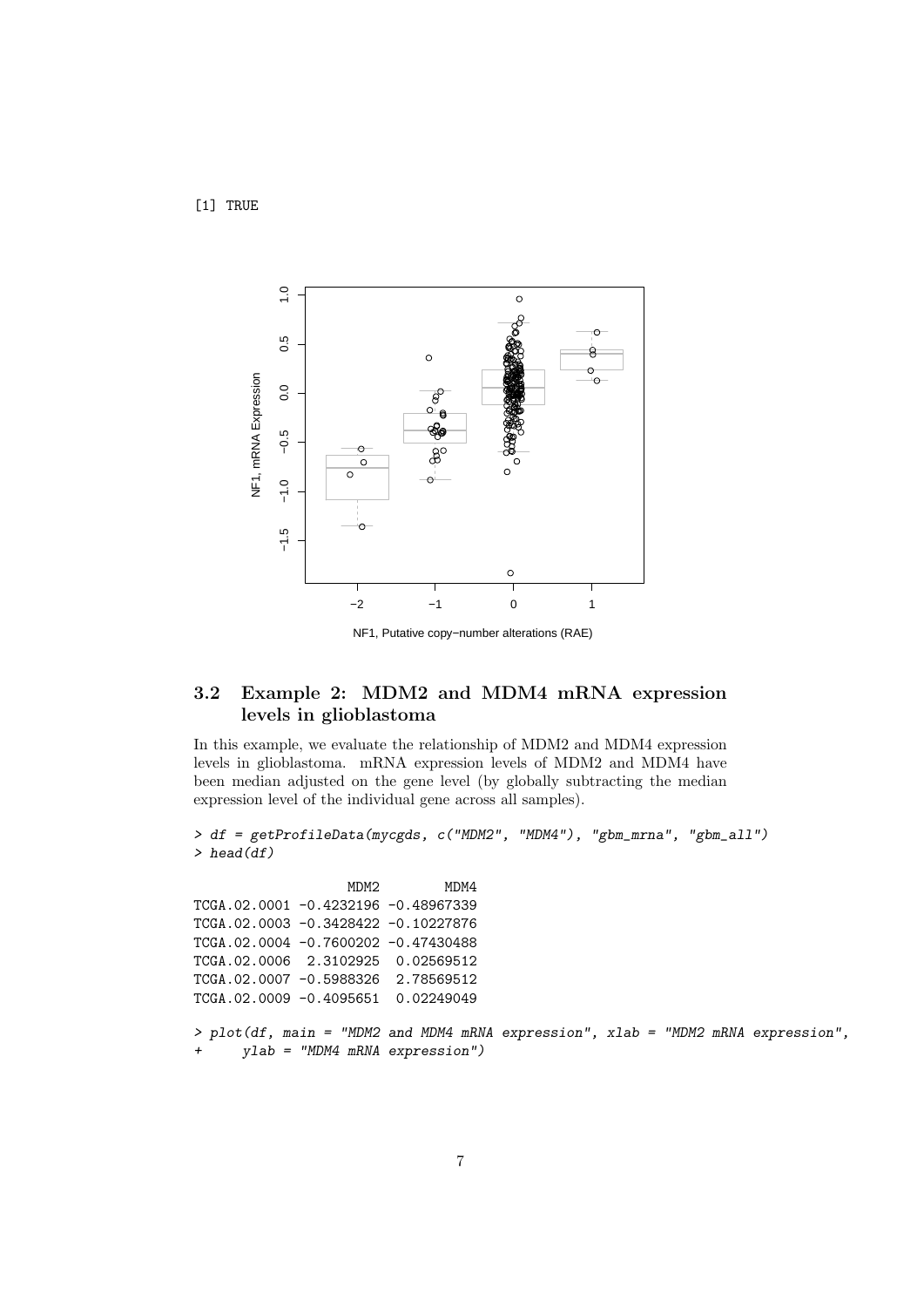

**MDM2 and MDM4 mRNA expression**

Alternatively, the generic cgdsr plot() function can be used to generate a similar plot:

> plot(mycgds, "gbm", c("MDM2", "MDM4"), "gbm\_mrna", "gbm\_all")

[1] TRUE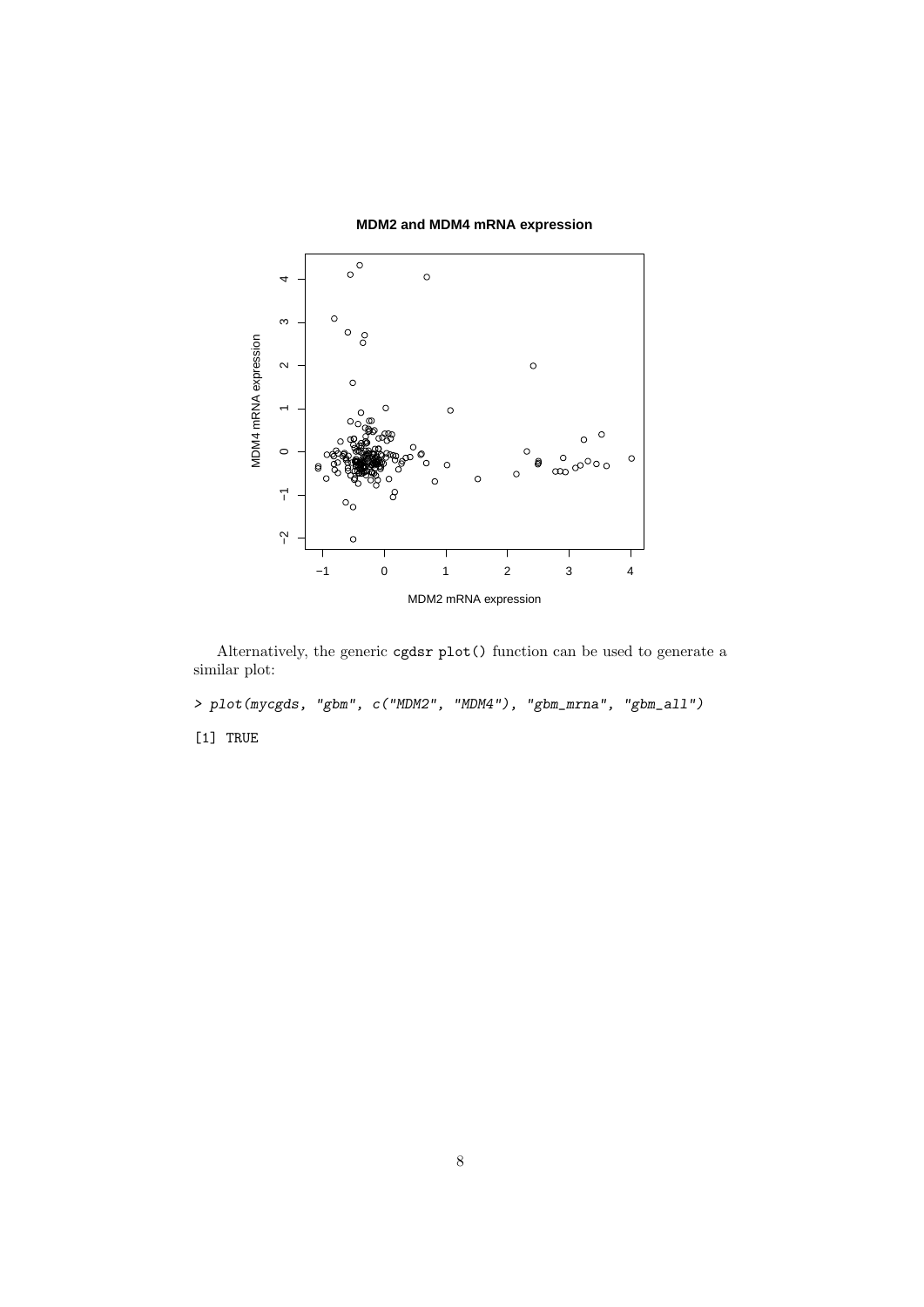

## 3.3 Example 3: Comparing expression of PTEN in primary and metastatic prostate cancer tumors

In this example we plot the mRNA expression levels of PTEN in primary and metastatic prostate cancer tumors.

```
> df.pri = getProfileData(mycgds, "PTEN", "pca_mrna", "pca_primary")
> head(df.pri)
           PTEN
PCA0001 9.467183
PCA0002 9.041528
PCA0003 8.511305
PCA0004 NaN
PCA0005 9.413217
PCA0006 NaN
> df.met = getProfileData(mycgds, "PTEN", "pca_mrna", "pca_mets")
> head(df.met)
           PTEN
PCA0182 7.486938
PCA0183 NaN
PCA0184 7.578755
PCA0185 NaN
PCA0186 NaN
PCA0187 8.756132
```